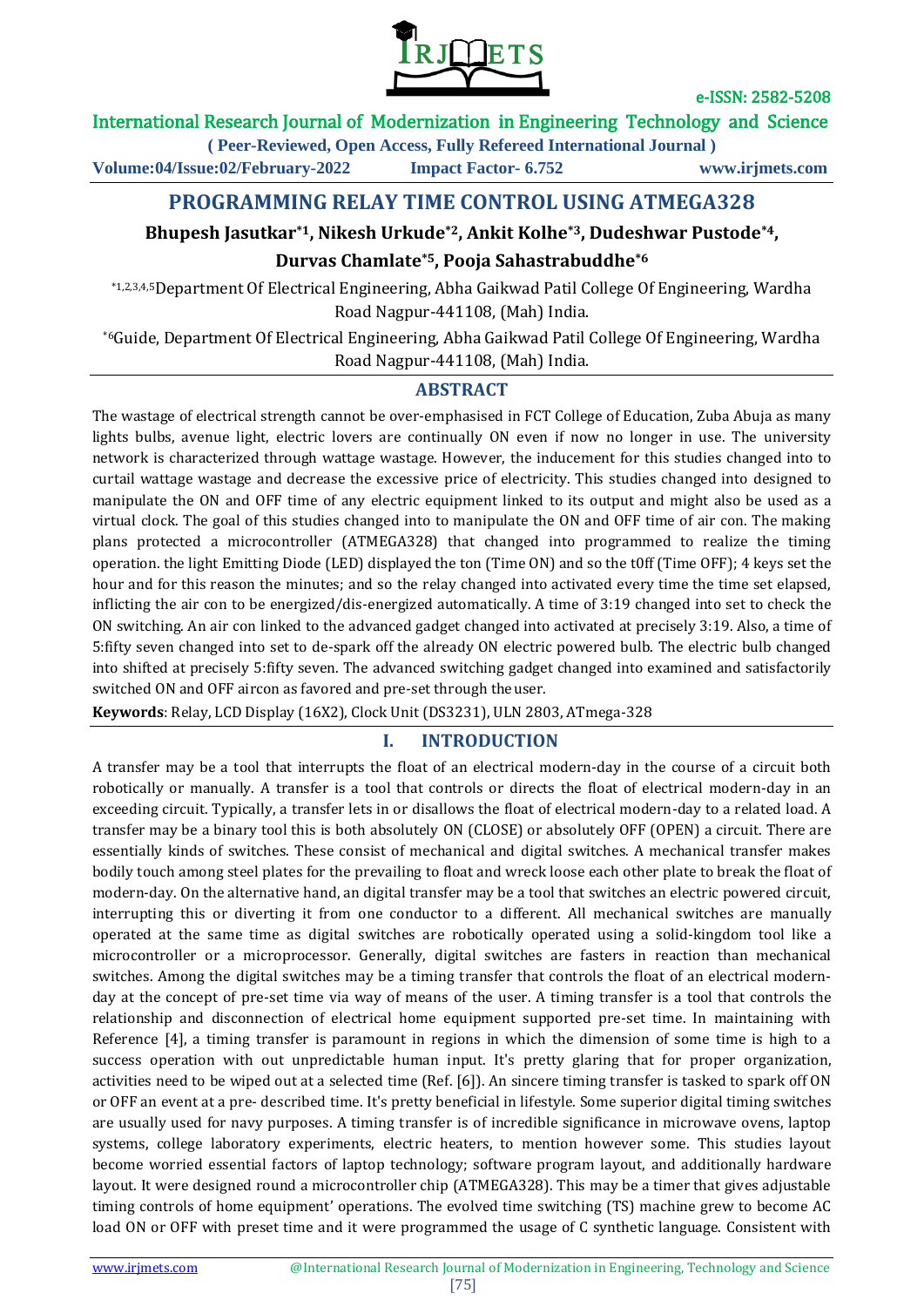

# International Research Journal of Modernization in Engineering Technology and Science

**( Peer-Reviewed, Open Access, Fully Refereed International Journal )**

**Volume:04/Issue:02/February-2022 Impact Factor- 6.752 www.irjmets.com**

Reference [7] C programing language collectively of the high-stage programming languages has now grow to be a broadly used expert language for numerous useful values. These values consist of: clean to be advised and write, use English-like phrases and symbols, established language it is problem- oriented, it produces green programs, it may cope with low and high-stage sports and it is able to be compiled on quite a number laptop platforms. The specialty of this switching machine the usage of ATMEGA328 microcontroller become in its functionalities to robotically spark off an to begin with OFF electric equipment and on the same time to robotically flip off to begin with ON equipment related to its output after a preset time. The evolved machine become pretty cheap, reliable, and simple to manipulate while evaluating to energy wastage and fee of electricity.

# **II. METHODOLOGY**

The layout of this studies become basically divided into categories: hardware layout and software program development. A. Hardware Design The hardware layout worried drawing and simulation of applicable digital additives to obtain the said goals of this studies. However, the diagram of the studies is illustrated in Figure 1. There were six (6) useful modules inside the layout: the power supply, controller, the digit display, digit switch, keys and consequently the activation.



#### **Fig:** overview Block Diagram

1) Power supply module:- Power deliver module:- This module furnished the regulated voltage to energize the microcontroller and different components. It's materials i.e. the AC deliver and consequently the DC strength deliver from the battery. The battery acts as a power backup for the AC deliver, simply in case there may be a failure from the maximum supply, (i.e. PHCN). The time settings made through the customers are secured and protected from loss through a constant deliver of strength from the backup battery to the reminiscence of ATMEGA328 chip.



### **Fig:** power supply module

2) Controller module:- .This module performed an crucial position in attaining the goal of this design. All indicators flowed IN and OUT of the module The module accommodated the instructions/codes (programs), coordinated the electric sports of sub-circuits, thus; it operated the relay in the activation module and despatched corresponding timing settings to the output show for visible understanding. A reset circuitry consisted of resistor and capacitor related in parallel through RST pin of the microchip. The connection resets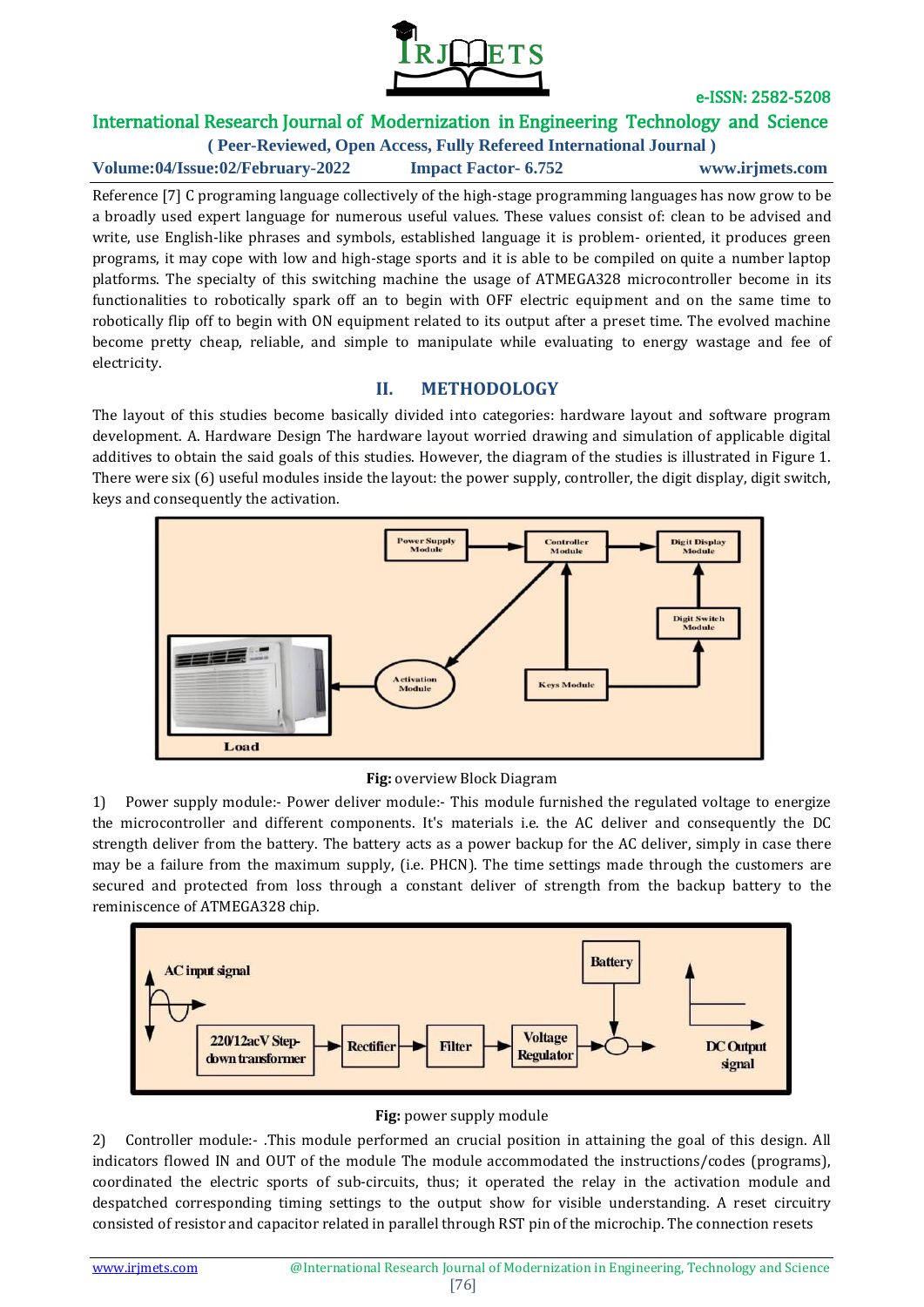

# International Research Journal of Modernization in Engineering Technology and Science

**( Peer-Reviewed, Open Access, Fully Refereed International Journal )**

**Volume:04/Issue:02/February-2022 Impact Factor- 6.752 www.irjmets.com**

the microchip routinely while booting up. However to result in a reset time of however one (1) 2nd the really well worth of the resistor and additionally the capacitor need to be cautiously selected. A tool and circuits like this factor switching machine require an instantaneous current (DC) supply for their operation. Dry cells and batteries are varieties of DC reassets. They want the benefit of being transportable and ripple-free. However, the voltages are low; those reassets want common substitute and are steeply-priced in comparison to the conventional DC Power deliver. The conventional DC strength supply became accomplished from the maximum supply through changing the AC to DC.

3) Digit display module:- .This module displayed the ON or OFF time. It is made out of four seven-phase displays. Any adjustment in time putting became displayed for the person's confirmation.

4) Digit transfer module:- This module furnished and managed this from the microcontroller chip to each show, amplified the voltage, and furnished a more potent switch function feature among the microcontroller and consequently the timer show module. This module assisted the show module to increase its using capabilities

5) Keys module: This module allowed the person to line the ON and OFF time of the weight related to the output to the advanced time switching machine. There were 4 keys to be pressed to line the required time.

The person may also interrupt the already set time manually if desired



**Fig:** Circuit diagram of the developed system

6) Activation module: The module had a relay that activated or deactivated any electric equipment supported the pre-set time. A pulse generated through the microcontroller from its output pin (p3.7) decided if a relay became to be energized or de-energized as informed through the programs/codes and consequently the time settings through the person.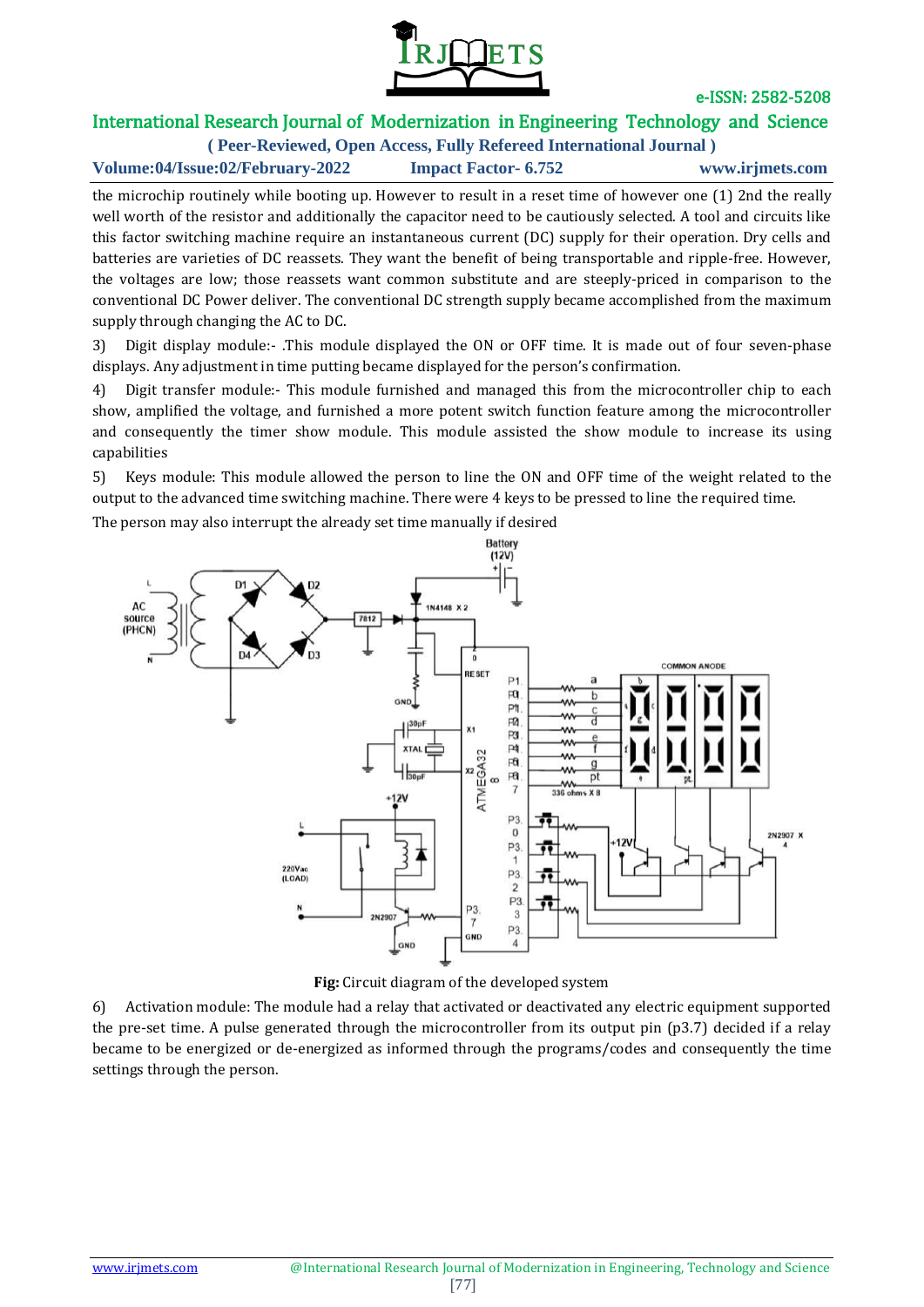

# International Research Journal of Modernization in Engineering Technology and Science

**( Peer-Reviewed, Open Access, Fully Refereed International Journal )**

**Volume:04/Issue:02/February-2022 Impact Factor- 6.752 www.irjmets.com**



**Fig:** Relay driver

#### **B. Software Development:-**

1) The operations of advanced switching machine had been programmed in C language. The C codes had been compiled and edited the usage of Crimson editor and consequently the edited codes had been transferred into Small Device compiling program (SDCC) to collect the supply codes into HEX CODES wished through the chip for proper execution. The HEX codes had been transferred into the reminiscence of the microcontroller. Figure 7 suggests the screenshots of the advanced time switching machine



**Fig:** Screenshot of the developed system **III. RESULTS AND DISCUSSION**

By implication, software of this newly evolved time switching machine could put off electric sign wastage thereby growing profits for maximum productivity. The price of strength invoice could be technically decreased with this new time switching. Furthermore, an electrical kettle become related to the output of the evolved switching machine. A switching time of two.07 become pre-set to routinely activate the kettle and 4.eleven had been pre-described to extrade OFF the kettle. The kettle become left on statement and findings at the desired instances. The experimental outcomes indicated that at precisely 2.07 and 4.eleven of pre-set instances for ON and OFF instances, the ability deliver become regulated as favored and not using a energy wastage recorded.

### **IV. CONCLUSION**

The center technology of the advanced gadget concerned the making use of of a microcontroller to control the switching instances of any electric home equipment as favored via way of means of the customers. There changed into a power deliver to the microcontroller and guidelines supported the consumer's instances set, had